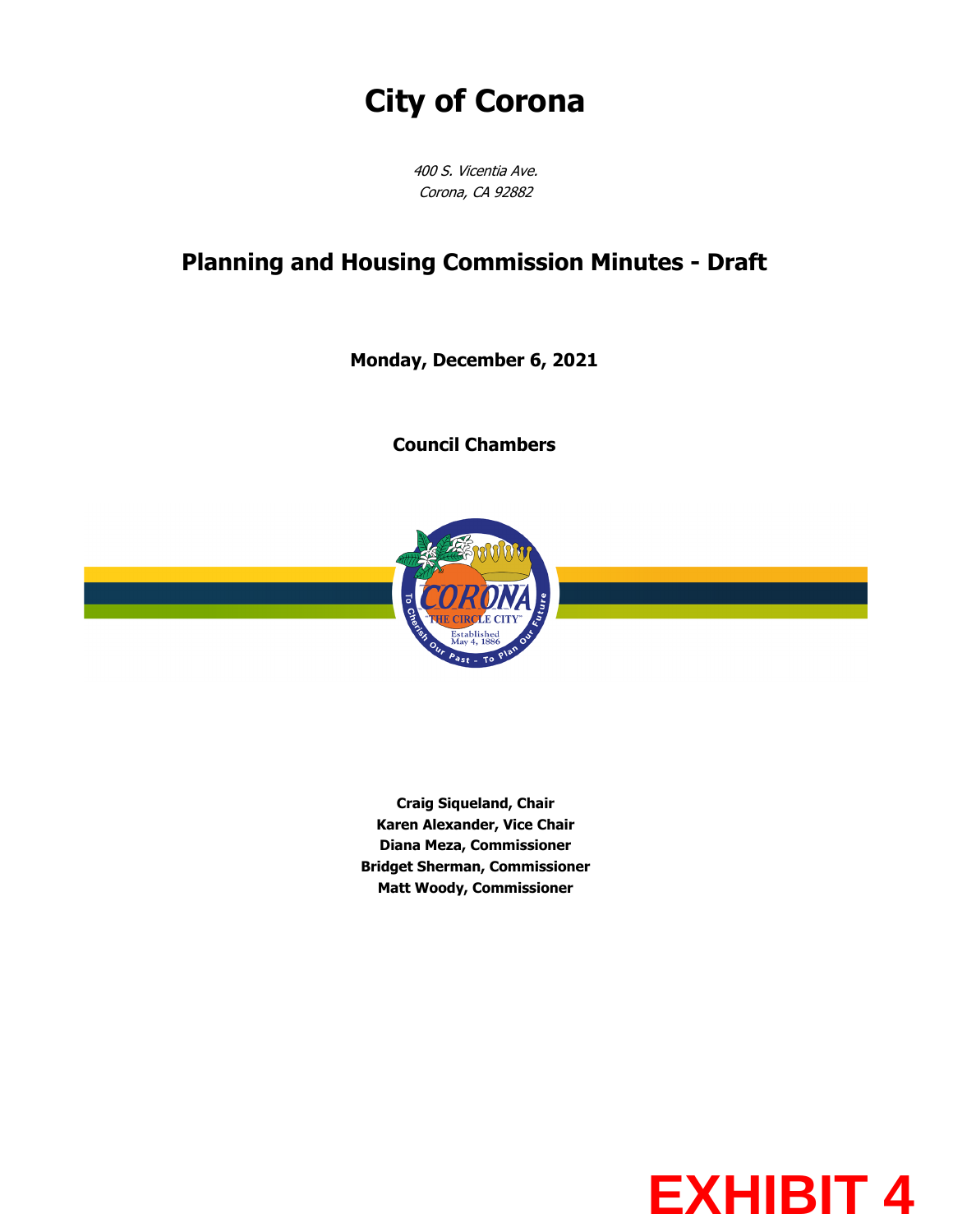## **ROLL CALL**

Chair Craig Siqueland, Commissioner Bridget Sherman, Vice Chair Karen Alexander, Commissioner Diana Meza, and Commissioner Matt Woody **Present** 

## **CALL TO ORDER**

Chair Siqueland called the meeting to order.

## **PLEDGE OF ALLEGIANCE**

Commissioner Woody led the Pledge of Allegiance.

## **COMMUNICATIONS FROM THE PUBLIC**

None.

## **ELECTION OF CHAIR / VICE CHAIR**

**Motion was made by Vice Chair Alexander, seconded by Commissioner Meza, to re-elect Craig Siqueland as Chair for the 2022 calendar year. The motion carried by all members.**

**Motion was made by Vice Chair Alexander, seconded by Commissioner Woody, to elect Bridget Sherman as Vice Chair for the 2022 calendar year. The motion carried by all members.**

### **MEETING MINUTES**

#### **These minutes were approved.**

**1.** [21-1127](http://corona.legistar.com/gateway.aspx?m=l&id=/matter.aspx?key=6846) Approval of minutes for the Planning and Housing Commission meeting of November 22, 2021.

Attachments: [11222021 - Planning and Housing Commission minutes - DRAFT](http://corona.legistar.com/gateway.aspx?M=F&ID=ed26f94b-7a8b-4acc-b0ee-5359ddb80ec9.pdf)

**A motion was made by Commissioner Sherman, seconded by Commissioner Meza, that these Minutes be approved. The motion carried by the following vote:**

**Aye:** Vice Chair Alexander, Chair Siqueland, Commissioner Meza, Commissioner Sherman, and 5 - Commissioner Woody

## **CONSENT ITEMS**

None.

## **PUBLIC HEARINGS**

**2.** [21-1076](http://corona.legistar.com/gateway.aspx?m=l&id=/matter.aspx?key=6794) TTM 37980 (CONTINUED): Tentative tract map application to subdivide 4.73 acres into 19 lots for single family residential purposes located at the northwest corner of Citron Street and Taylor Street in the R1-8.4 (Single Family Residential, minimum lot size 8,400 square feet) zone. (Applicant: Mark Haupert with Priem Properties, LLC.)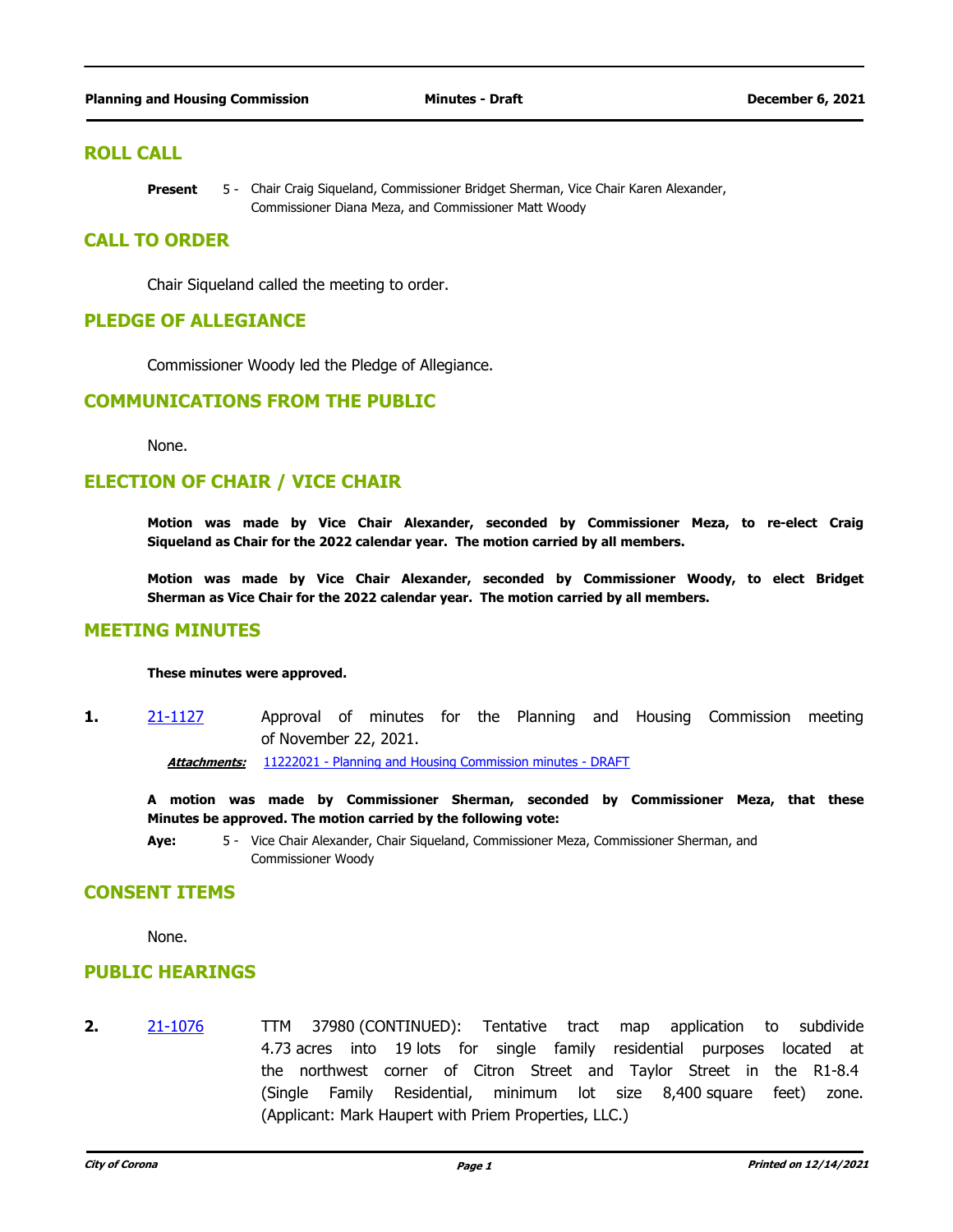#### **Attachments:** [Staff Report](http://corona.legistar.com/gateway.aspx?M=F&ID=a5e72e5e-cd25-437a-9807-f250781b8d82.pdf)

[Exhibit 1 - Locational and zoning map](http://corona.legistar.com/gateway.aspx?M=F&ID=f4f9011e-3da5-4dc8-8f7a-8562d3351905.pdf) [Exhibit 2.A - Tentative Tract Map 37980](http://corona.legistar.com/gateway.aspx?M=F&ID=d48c0f26-4974-4b0c-97a9-dd9c363b25f2.pdf) [Exhibit 2.B - Conditions of Approval](http://corona.legistar.com/gateway.aspx?M=F&ID=5c10e408-0b79-4dbe-9147-930911b6a27d.pdf) [Exhibit 2.C - Grading plan](http://corona.legistar.com/gateway.aspx?M=F&ID=4019620a-03d4-4956-8260-eae077ff60e1.pdf) [Exhibit 2.D - Applicant's letter dated November 15, 2021](http://corona.legistar.com/gateway.aspx?M=F&ID=b40ee05b-3b5a-47a6-999c-d778d96cf1fd.pdf) [Exhibit 2.E - Neighborhood Community Outreach Documents](http://corona.legistar.com/gateway.aspx?M=F&ID=68f9f691-50f9-45a9-ae82-1074e186c4ba.pdf) [Exhibit 3 - Environmental Documentation](http://corona.legistar.com/gateway.aspx?M=F&ID=b4b2eac9-3392-4c44-b492-c49ac944fe60.pdf) [TTM 37980 Power Point Presentation](http://corona.legistar.com/gateway.aspx?M=F&ID=fafc71a3-7701-447f-b797-237987c53231.pdf)

Lupita Garcia, Associate Planner, reviewed the staff report and exhibits for TTM 37980.

Discussion ensued between the Commissioners, city staff, applicant Mark Haupert and speakers. Topics presented or discussed included a condition that grading and tree removal not be done during the breeding season of nesting birds, public notification regarding the number of lots, the expiration date of the Tentative Tract Map application, the compatibility of the lot with the neighborhood, the speed and safety of traffic, existing drainage problems, construction traffic and dirt control, crime if Lorraine and Susanne are connected, paving of existing streets, construction access from only Citron and Taylor, construction of perimeter block walls adjacent to an existing neighbor's wall, temporary chain link security fencing, hours of construction and construction noise, future subdivision of 19 proposed lots due to SB 9, ADUs, increase in traffic, and whether the future homes will be built as single or two story homes.

**A motion was made by Vice Chair Alexander, seconded by Commissioner Sherman, that the Planning and Housing Commission recommend approval of TTM 37980 to the City Council based on the findings contained in the staff report and subject to the recommended conditions of approval, including an added condition that the application will expire in 24 months if not implemented. The motion carried by the following vote:**

**Aye:** Vice Chair Alexander, Chair Siqueland, Commissioner Meza, Commissioner Sherman, and 5 - Commissioner Woody

## **WRITTEN COMMUNICATIONS**

None.

## **ADMINISTRATIVE REPORTS**

None.